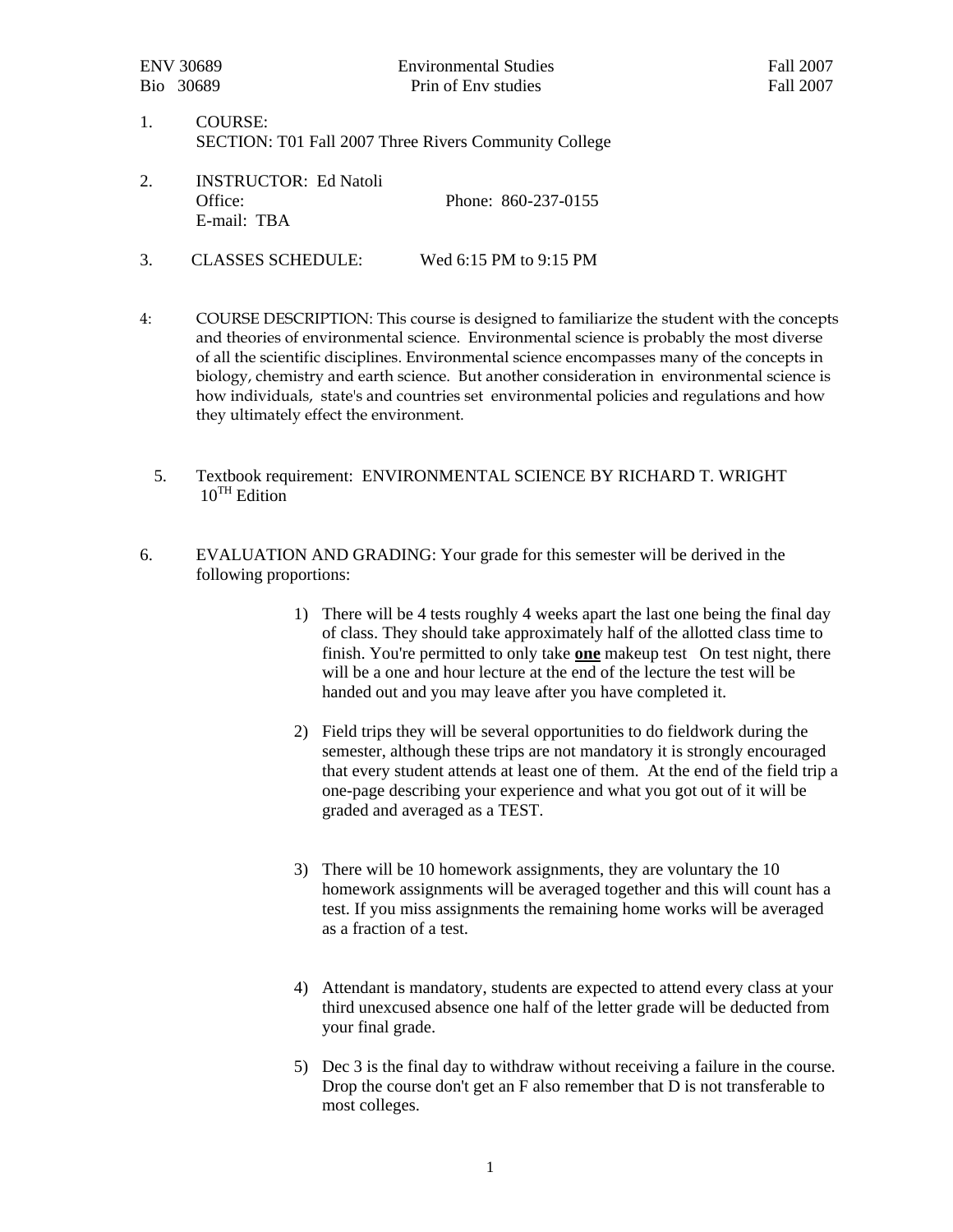.

6) DISABILITIES: If you have a disability that may impact your performance in this class please come see me as soon as possible.

| $100 - 93$ | A                   | 76 - 73   | C                         |
|------------|---------------------|-----------|---------------------------|
| $92 - 90$  | A <sup>-</sup>      | $72 - 70$ | $\mathsf{C}^{\mathsf{L}}$ |
| $89 - 87$  | $B^+$               | $69 - 67$ | $D^+$                     |
| $86 - 83$  | В                   | $66 - 63$ | D                         |
| $82 - 80$  | $B^-$               | $62 - 60$ | D                         |
| 79 - 77    | $\mathsf{\Gamma}^+$ | $59 - 00$ | F                         |

| Week           | Lecture Topics                                                                                                                                  | Chapters cover in this<br>Lecture |
|----------------|-------------------------------------------------------------------------------------------------------------------------------------------------|-----------------------------------|
| $\mathbf{1}$   | Life on Earth and Evolution<br>Overview                                                                                                         | Chapter 1                         |
| 2              | Ecosystem: how they work, what they're made<br>up of and how energy flows through them. THE<br>CARBON, NITROGEN AND PHOSPHORUS<br><b>CYCLES</b> | Chapters $2 & 3$                  |
| 3              | Ecosystems how they change and how they<br>respond and Human Population and the<br>dynamics of population growth                                | Chapters 3 and 4                  |
| $\overline{4}$ | Population and development                                                                                                                      | Chapters 5 and 6                  |
| 5              | First test On chapters 1-4<br>Water and Hydrologic                                                                                              | Chapters 7                        |
| 6              | Soil and why it matters, food production and<br>distribution                                                                                    | Chapters 8 and 9.                 |
| $\overline{7}$ | Biodiversity and ecosystem capital                                                                                                              | Chapters $10 \& 11$               |